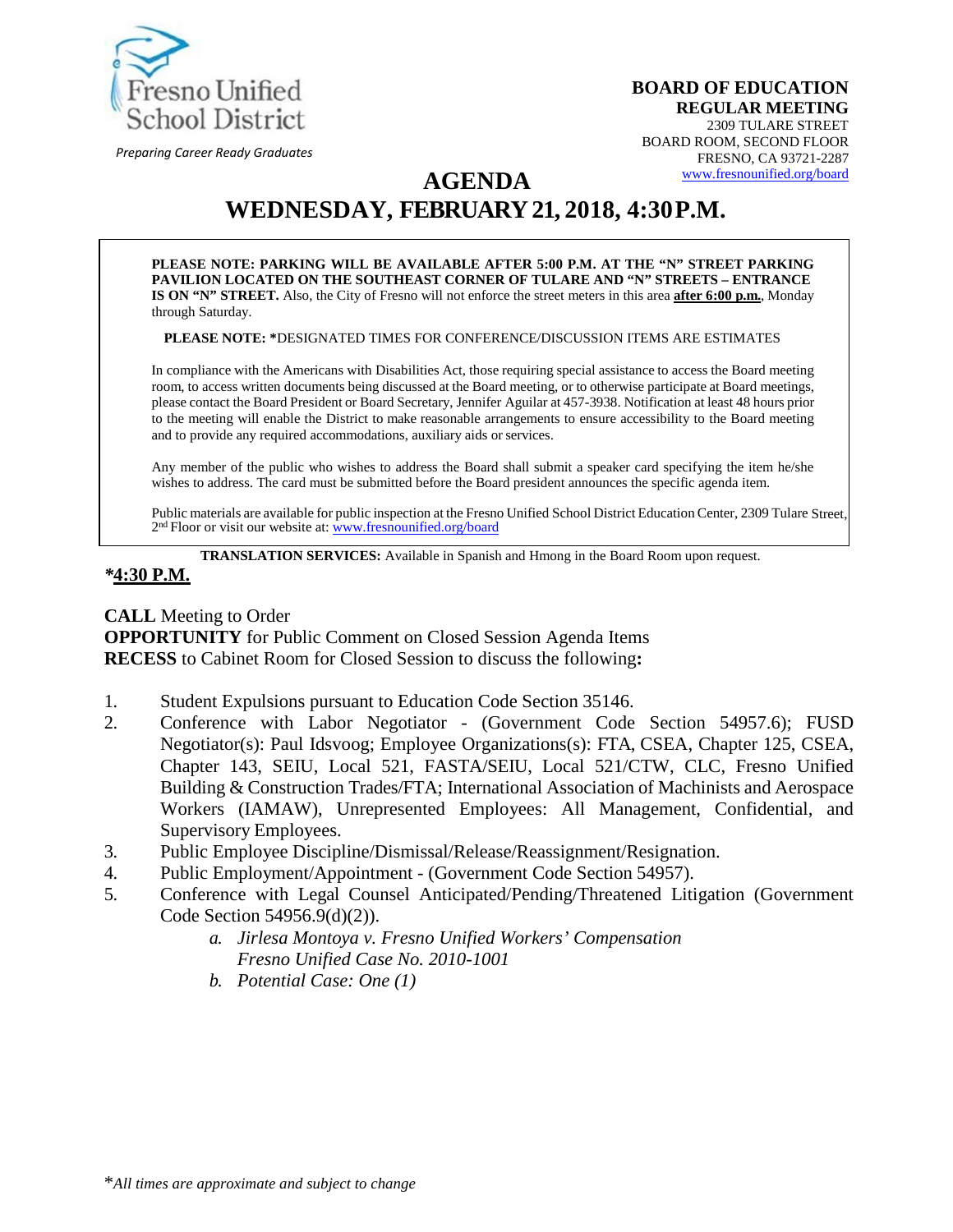### **6:00 P.M., RECONVENE** and report action taken during Closed Session, if any.

### **PLEDGE OF ALLEGIANCE**

Julius Tennison, a parent that has had a positive impact at Gaston Middle School will lead the flag salute.

### **HEAR Reports from Student Board Representatives**

An opportunity is provided to hear comments/reports from Student Board Representatives from McLane High School. Contact person: Kim Mecum, telephone 457-3731.

### **HEAR Report from Superintendent**

### **OPPORTUNITY for Public Comment on Consent Agenda Items**

**ALL CONSENT AGENDA** items are considered to be routine by the Board of Education and will be enacted by one motion. There will be no separate discussion of items unless a Board member so requests, in which event, the item(s) will be considered following approval of the Consent Agenda.

### **A. CONSENT AGENDA**

#### **A-1, APPROVE Personnel List**

Included in the Board binders is the Personnel List, Appendix A, as submitted. The Superintendent recommends approval. Contact person: Paul Idsvoog, telephone 457-3548.

#### **A-2, ADOPT Findings of Fact and Recommendations of District Administrative Board** The Board of Education received and considered the Findings of Fact andRecommendations of

District Administrative Panels resulting from hearings on expulsion and readmittance cases conducted during the period since the February 7, 2018 Regular Board meeting. The Superintendent recommends adoption. Contact person: Kim Mecum, telephone 457-3731.

### **A-3, APPROVE Minutes from Prior Meetings**

Included in the Board binders are the draft minutes for the October 23, 2017 Special Meeting and November 8, 2017 Regular Meeting. The Superintendent recommends approval. Contact person: Robert G. Nelson, telephone 457-3884.

### **A-4, APPROVE Renewal Agreement with Medical Eye Services**

Included in the Board binders is a renewal agreement with Medical Eye Services (MES). Medical Eye Services currently provides vision eye care services on behalf of the district's eligible active employees, retirees and their respective dependents. These vision care services are in alignment with the Joint Health Management Board's established goals and responsibilities for providing high quality health care to active employees and retirees. The Superintendent recommends approval. Fiscal impact: Annual estimated cost of \$1.2 million is available in the Health Internal Service Fund. Contact person: Ruth F. Quinto, telephone 457-6226.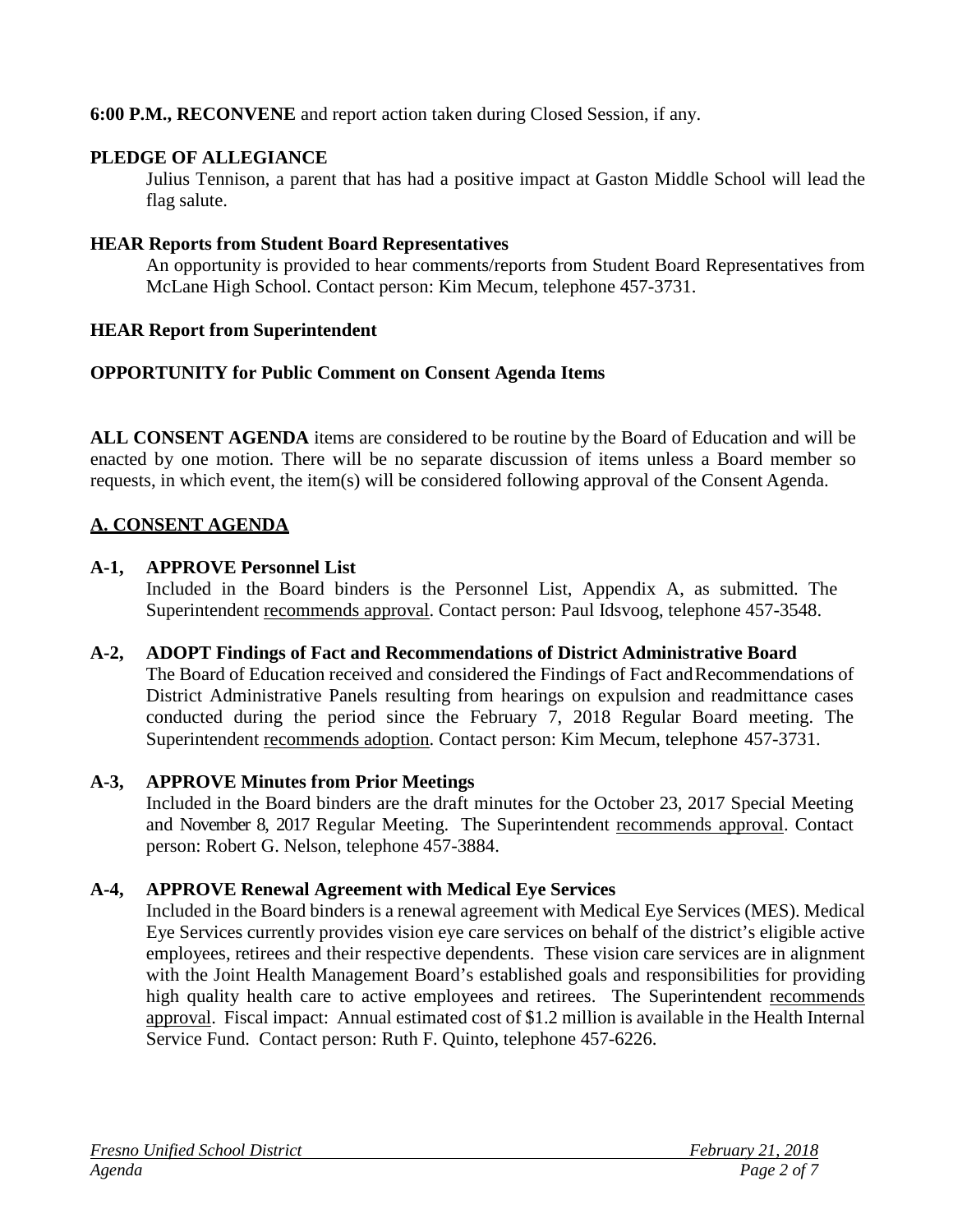### **A. CONSENT AGENDA** - *continued*

### **A-5, APPROVE Agreement with SMG: Save Mart Center**

As part of the district's commitment to preparing College and Career Ready Graduates, SMG: Save Mart Center will provide facilities and audio-visual services for graduation ceremonies for six high schools and the African American Senior Recognition Celebration June 3-6, 2018. The Superintendent recommends approval. Fiscal impact: Sufficient funds in the amount of \$118,500 are available in Instructional Services budget for the graduation ceremonies and the Goal 2 budget for the African American Senior Recognition Celebration. Contact person: Kim Mecum, telephone 457-3731.

### **A-6, APPROVE Addendum to Independent Contractor Services Agreement with the Education and Leadership Foundation**

Included in the Board binders is an addendum to an existing agreement with the Education and Leadership Foundation in the amount of \$19,000. This vendor will provide academic support at Baird Middle School for Response to Intervention, English Learners, and Young Men's Alliance students and parents to promote academic achievement and reduce disproportionality. In addition, they will provide translation services for school communications. The Superintendent recommends approval. Fiscal impact: Sufficient funds in the amount of \$19,000 are available in the Baird Middle School site budget. Contact person: Kim Mecum, telephone 457-3731.

### **A-7, APPROVE Award of Bid 18-17 A-E, Installation of Exterior Lighting Upgrades at Various Schools**

Included in the Board Binders is information on Bid 18-17, to install district supplied poles, pole lights, wall packs, soffits, flood lights, and bullhorns to improve safety at 24 schools by upgrading exterior lighting for playgrounds, parking lots, and walkways. Schools in the project are: Addams, Anthony, Ayer, Bakman, Bethune, Cambridge, Chavez Adult School, Del Mar, DeWolf, Eaton, Ewing, Forkner, Fremont, J.E. Young, Lawless, McCardle, Olmos, Powers-Ginsburg, Roeding, Thomas, Viking, Webster, Wilson, and Yokomi.

Staff recommends rejecting J. Kim Electric Inc. bid for Section B due to not listing a subcontractor for asphalt work, and awarding to the lowest responsive, responsible bidders:

| Section A        | Lindsay Electric      | Clovis, California | \$25,000 |
|------------------|-----------------------|--------------------|----------|
| <b>Section B</b> | Lindsay Electric      | Clovis, California | \$49,995 |
| Section C        | Michael Cole Electric | Clovis, California | \$28,000 |
| Section D        | Lindsay Electric      | Clovis, California | \$44,500 |
| Section E        | Lindsay Electric      | Clovis, California | \$22,500 |

The Superintendent recommends approval. Fiscal impact:\$169,995 is available in the Measure X Fund. Contact person: Karin Temple, telephone 457-3134.

### **A-8, APPROVE Award of Bid 18-18, Sunnyside High School Irrigation Booster Pump for Landscaped Areas and Turf**

Included in the Board binders is information on Bid 18-18, for purchase of an irrigation booster pump for Sunnyside High School. Installation of the pump will be bid separately. The well previously used for irrigation at Sunnyside has failed. With water provided by the City of Fresno, the new booster pump will provide site irrigation with increased water pressure, for improved results and water use efficiency.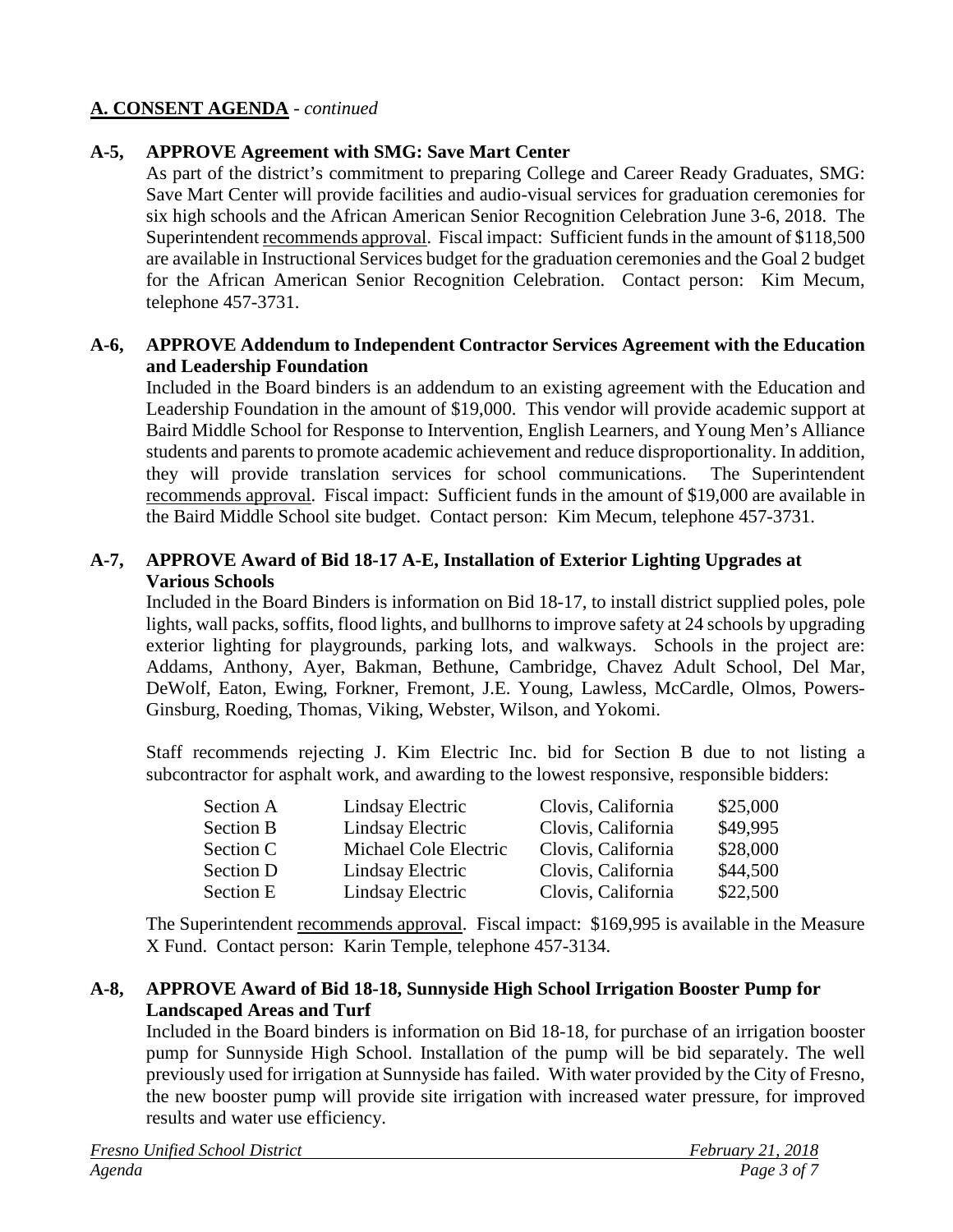### **A. CONSENT AGENDA** - *continued*

Staff recommends award to the lowest responsive, responsible bidder:

SiteOne Landscape Supply (Fresno, California) \$112,293

The Superintendent recommends approval. Fiscal impact:\$112,293 is available in the Measure X Fund. Contact person: Karin Temple, telephone 457-3134.

#### **A-9, APPROVE Roosevelt High School Dedication of the Audra McDonald Theater**

Request for approval in dedicating the Roosevelt High School theater, in the auditorium after 1988 alum, Audra McDonald. Ms. McDonald attended Roosevelt School of the Arts and was a member of Fresno's Good Company Players. After high school graduation, she went on to attend Julliard School. As a singer and actress, she has won Six Tony Awards, two Grammy Awards and an Emmy Award. Roosevelt High School graduate Audra McDonald has made a monumental contribution to the global arts community. The Superintendent recommends approval. Fiscal impact: There is no fiscal impact to the district. Contact person: Miguel Arias, telephone 457- 3498.

#### **A-10, APPROVE Agreement for California State University, Fresno**

Approval is requested for a partnership agreement for California State University of Fresno (Fresno State) to receive \$192,225 through a \$500,000 grant awarded to Fresno Unified School District from the College Futures Foundation (CFF). This grant partnership was approved by the Board of Education at the October 28, 2015 meeting. The Superintendent recommends approval. Fiscal impact: Fresno State will receive \$192,225 over two years through the College Futures Grant. There is no fiscal impact to the district. Contact person: Adam Bonilla, 457-3614.

### **A-11, APPROVE Agreement for State Center Community College District – Fresno City College**

Approval is requested for a partnership agreement for State Center Community College District – Fresno City College to receive \$192,800 through a \$500,000 grant awarded to Fresno Unified School District from the College Futures Foundation (CFF). This grant partnership was approved by the Board of Education at the October 28, 2015 meeting. The Superintendent recommends approval. Fiscal impact: Fresno City College will receive \$192,800 over two years through the College Futures Grant. There is no fiscal impact to the district. Contact person: Adam Bonilla, telephone 457-3614.

#### **A-12, APPROVE Proposed Revisions for Board Policy (BP) 0410**

Included in the Board binders are proposed revisions for Board Policy (BP) 0410 which meet the legal mandates recommended by the California Department of Education:

• BP 0410 Nondiscrimination In District Programs And Activities: Revisions include updated titles and telephone numbers.

These revisions meet the legal mandates recommended by the California Department of Education. The Superintendent recommends approval. Fiscal impact: There is no fiscal impact to the district. Contact person: David Chavez, telephone 457-3736.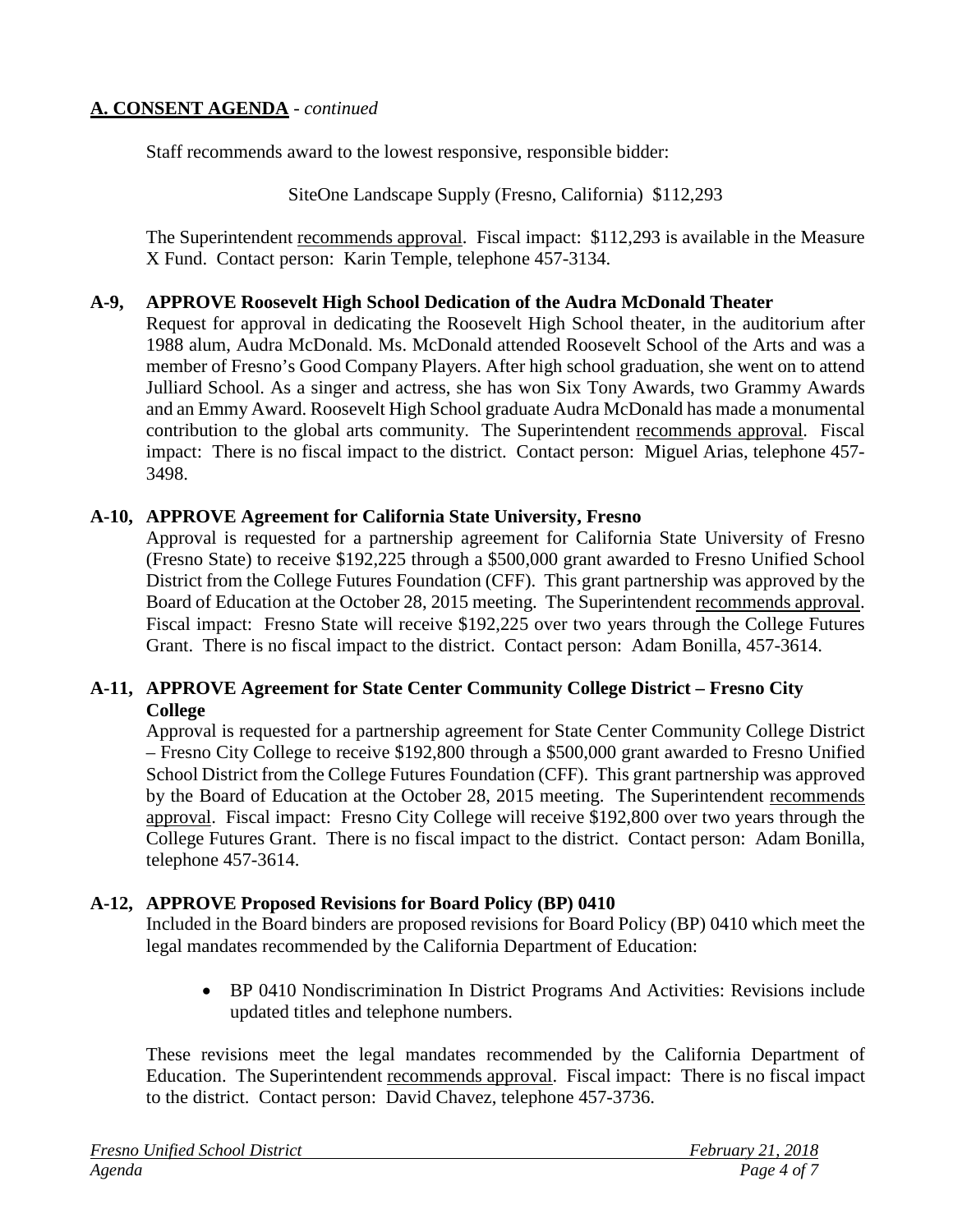### A. CONSENT AGENDA - *continued*

#### **A-13, RATIFY Change Orders for the Projects Listed Below**

Included in the Board binders is information on Change Orders for the following projects.

- Bid 16-31, Turner Elementary School New Classroom and Administration Buildings Change Order 4: \$75,540
- Bid 17-14, Fresno High School Royce Hall Acoustical Improvements and Remodel Change Order 1: \$29,410

The Superintendent recommends ratification. Fiscal impact:\$75,540 is available in the Measure Q Fund for Bid 16-31; and \$29,410 is available in the General and Measure Q Funds for Bid 17- 14. Contact person: Karin Temple, telephone 457-3134.

#### **A-14, RATIFY Purchase Orders from December 1, 2017 through December 31, 2017, and Zero Dollar Contracts**

Included in the Board binders is information on purchase orders issued from December 1, 2017 through December 31, 2017. Purchase orders for \$10,000 or more are presented first, followed by purchase orders for less than \$10,000. A list of purchase orders issued for Associated Student Body (ASB) accounts is also provided.

Also attached and included for ratification is a list of zero dollar contracts that specify terms but where no funds will be exchanged between Fresno Unified and other entities. The contracts are available for review in the Board Office. The Superintendent recommends ratification. Fiscal impact: Funding is noted on the attached pages. Contact person: Karin Temple, telephone 457- 3134.

#### **END OF CONSENT AGENDA (ROLL CALL VOTE)**

#### **UNSCHEDULED ORAL COMMUNICATIONS**

Individuals who wish to address the Board on topics within the Board's subject matter jurisdiction, but **not** listed on this agenda may do so at this time. If you wish to address the Board on a specific item that is listed on the agenda, you should do so when that specific item is called.

While all time limitations are at the discretion of the Board President, generallymembers of the public will be limited to a maximum of three (3) minutes per speaker for a total of thirty (30) minutes of public comment as designated on this agenda. Any individual who has not had an opportunity to address the Board during this initial thirty (30) minute period may do so at the end of the meeting after the Board has addressed all remaining items on this agenda. Without taking action and only as expressly permitted by Board Bylaw 9323, Board members may ask questions, make brief announcements, or provide a brief response to statements presented by the public about topics raised in unscheduled oral communications. Board members must be recognized by the President in order to speak and will generally be limited to no more than one (1) minute each for this purpose. The Board President shall have the discretion to further limit Board members' opportunity to speak on topics raised in unscheduled oral communications to ensure the orderly and efficient conduct of District business.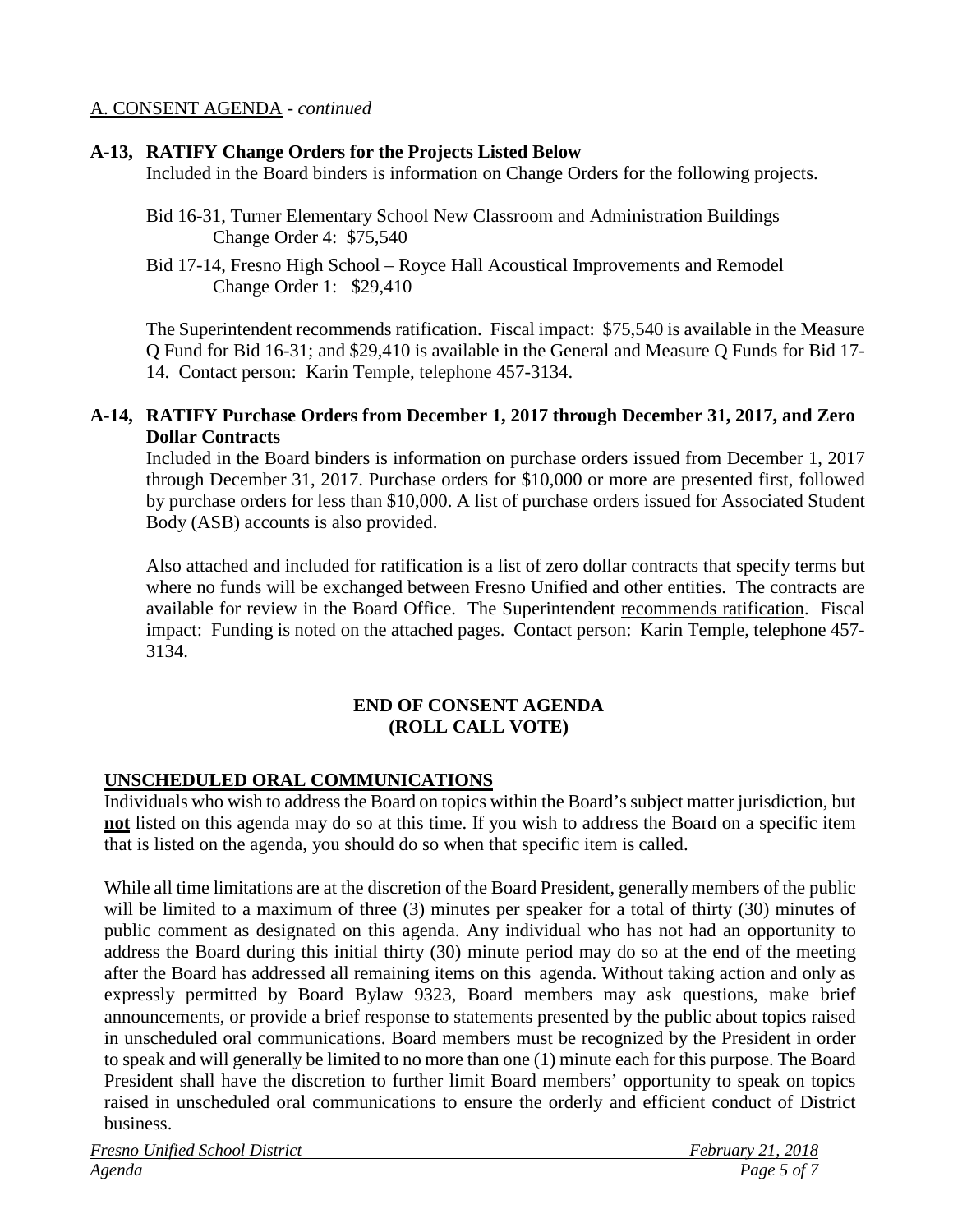## **UNSCHEDULED ORAL COMMUNICATIONS** - *continued*

Members of the public with questions on school district issues may submit them in writing. The Board will automatically refer to the Superintendent any formal requests that are brought before them at this time. The appropriate staff member will furnish answers to questions.

### **B. CONFERENCE/DISCUSSION AGENDA**

### **6:30 P.M.**

**B-15, OPPORTUNITY for Public Disclosure and RATIFICATION of the 2016 - 2019** 

**Negotiated Collective Bargaining Agreement between Fresno Unified School District and Fresno Teachers Association – Building Trades Professionals**

Contract negotiations between the District and Fresno Teachers Association – Building Trades Professionals for the 2016 – 2019 contract. Negotiations began in June 2016. After twenty-two (22) sessions and two (2) mediation sessions, the Parties' have reached a Tentative Agreement and wish to ratify. The Superintendent recommends ratification. Fiscal impact: The estimated cost is included in the disclosure of the collective bargaining agreement. Contact person: Paul Idsvoog, telephone 457-3548.

### **6:35 P.M.**

**B-16**, **OPPORTUNITY for Public Disclosure and RATIFICATION of the 2017-2018 reopener Negotiated Collective Bargaining Agreement between Fresno Unified School District and California School Employees Association and its Fresno Chapter 125 White Collar (CSEA)** In accordance with Government Code 3547.5 all major provisions of collective bargaining agreements are to be presented at a public meeting of the public school employer before the employer enters into written agreement with an exclusive representative. Included in the Board binders is a copy of the tentative agreement between Fresno Unified School District and California School Employees Association and its Fresno Chapter 125 White Collar (CSEA). The Superintendent recommends ratification. Fiscal impact: The estimated cost is included in the disclosure of the collective bargaining agreement. Contact person: Paul Idsvoog, telephone 457- 3548

### **6:40 P.M.**

### **B-17, PRESENT and DISCUSS the 2018/19 Strategic Budget Development**

At the January 24, 2018 and February 7, 2018 Board of Education meetings, the 2018/19 Governor's Proposed Budget and the District's preliminary strategic budget development were discussed. On February 21, 2018, staff and the Board will continue budget development discussions. Fiscal impact: Not available at this time. Contact person: Ruth F. Quinto, telephone 457-6226.